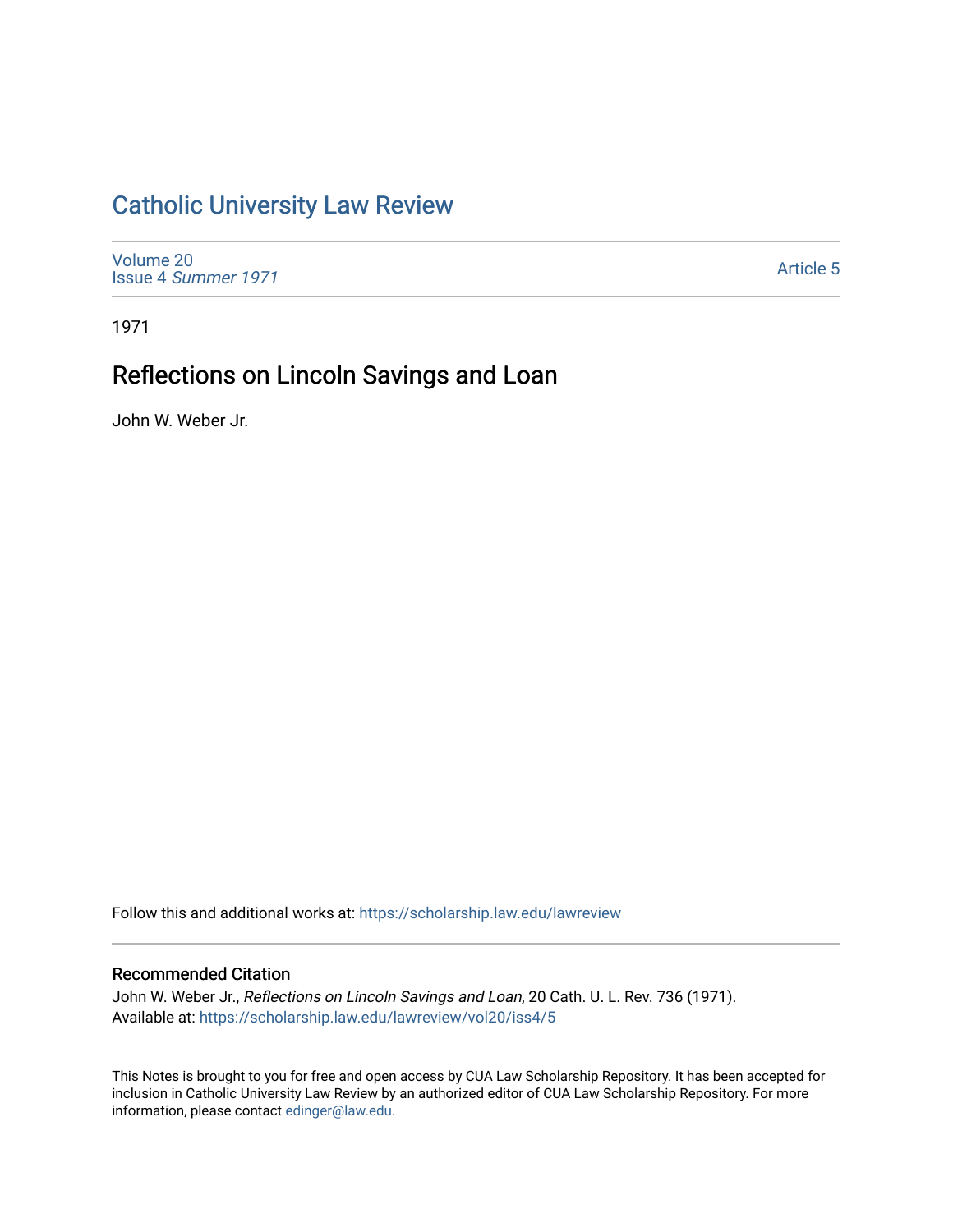### **Reflections on Lincoln Savings and Loan**

As of June **10, 1970, 2,487** savings and loan associations had deducted **\$72.5** million<sup>1</sup> in Section 1727(d)<sup>2</sup> premium payments to the Secondary Reserve of the Federal Savings and Loan Insurance Corporation (FSLIC) as Section 162 business expenses.3 In *Lincoln Savings and Loan Association v. Commissioner,4* the question presented was whether these payments were properly expended. In the Tax Court Judge Raum disallowed Lincoln's Section 162 deduction characterizing Section 1727(d) payments as akin to capital investments. In a split decision, the Ninth Circuit Court of Appeals reversed. Since this diversity of opinion stems primarily from the hybrid nature of Section 1727(d) payments, an analysis of both the Tax Court and Ninth Circuit decisions will be deferred until the statutory scheme of Section 1727(d) payments is examined.

#### *The Statutory Scheme*

Normally, an FSLIC insured savings and loan association is required by statute to make two types of payments to the FSLIC. First, it must pay regular insurance premiums in an amount equal to one-twelfth of one percent of the total of its savings accounts and creditor obligations. 5 These regular payments,

<sup>1.</sup> Petitioner's Brief for Certiorari at 8, Lincoln Savings and Loan Ass'n v. Comm'r, **- U.S. -**

<sup>2.</sup> INT. REV. CODE of 1954, § 162 reads:<br>There shall be allowed as a deduction all the ordinary and necessary expenses paid or incurred during the taxable year in carrying on any trade or business....

**<sup>3.</sup>** 12 **U.S.C.** § 1727(d) (1964).

<sup>4. 51</sup> T.C. 82 (1968), *rev'd,* 422 F.2d 90 (9th Cir. 1970), *cert. granted,* 400 U.S. 901 (1971).

**<sup>5.</sup>** National Housing Act, 12 U.S.C. **§** 1727(b)(1) (1964):

Each institution whose application for insurance is approved **by** the Corporation shall pay to the Corporation, in such manner as it shall prescribe, a premium for such insurance equal to one-twelfth of 1 per centum of the total amount of all accounts of the insured members of such institution plus any creditor obligations of such institution.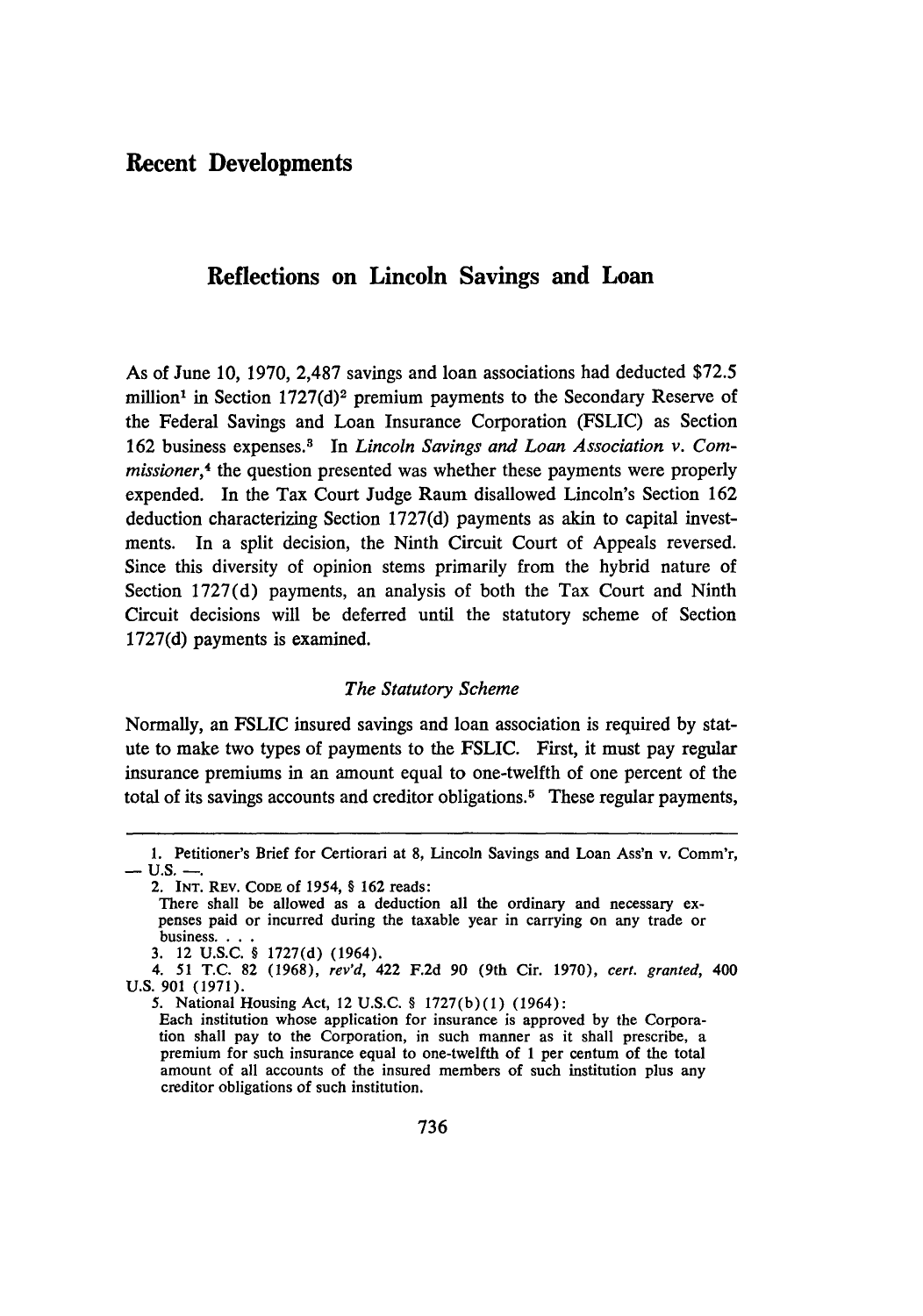which represent ordinary income to the FSLIC, are used to defray current expenses and losses of the FSLIC, with any yearly excess transferred to the FSLIC's Primary Reserve.<sup>6</sup> The function of the Primary Reserve is to provide coverage for future FSLIC losses which cannot be currently paid from regular premiums. Although the regular premiums are deductible under Section 162, the character of additional Section 1727(d) payments is the question to be analyzed.

Since 1962 insured institutions are required to pay additional Section 1727 (d) premiums in an amount equal to two percent of any net increase in their insured accounts.<sup>7</sup> Characterized by statute as "additional premium[s] in the nature of prepayment[s] with respect to future premiums,"<sup>8</sup> Section 1727 (d) payments differ from regular premiums in two respects. First, Section 1727(d) premiums do not represent ordinary income to the FSLIC, but rather are accumulated in the FSLIC's Secondary Reserve, and are available to only a limited extent to meet future losses of the FSLIC, *i.e.,* not until the Primary Reserve has been totally depleted.<sup>9</sup> Second, the taxpayer maintains an interest, a pro rata share, in the Secondary Reserve whereas he has no interest in the Primary Reserve. This pro rata interest is reflected in an annual account rendered to each member by the FSLIC stating the amount of the member's "prepayment" together with an annual interest credit on its share.<sup>10</sup> After the total of the Primary and Secondary Reserves reaches a specified

<sup>6.</sup> Id. § 1727(a):

The Corporation shall establish a primary Reserve which shall be the general reserve of the Corporation and a Secondary Reserve to which shall be credited the amounts of the prepayments made by insured institutions pursuant to subsection (d) of this section and the credits made pursuant to the first sentence of subsection (e) of this section.

*<sup>7.</sup> id.* § 1727(d)(1), (3) state:

Each insured institution, except as otherwise provided in this section, shall annually pay to the Corporation, at such time and in such manner as the Corporation shall by regulations or otherwise prescribe, an additional premium in the nature of a prepayment with respect to future premiums of such institution under subsection (b) of this section equal to 2 per centum of the net increase in all accounts of its insured members during the next preceding calendar year, less an amount equal to any requirement, as of the end of such calendar year, for the purchase of stock of the Federal Home Loan Bank of which institution is a member, calculated in accordance with the provisions of subsection (c) of section 1426 of this title and without regard to any net increase during such calendar year in its holdings of such stock, and such prepayments shall be credited to the Secondary Reserve. **...**

**<sup>8.</sup>** Id.

**<sup>9.</sup> Id.** § 1727(e):

**<sup>• ..</sup>** the Secondary Reserve shall be available to the Corporation only for losses of the Corporation and shall be so available only to such extent as other accounts of the Corporation which are available therefor are insufficient for such losses.

**<sup>10.</sup>** *Id., discussed* in Lincoln **Sav. &** Loan Ass'n, 51 **T.C. 82,** 95 **(1968).**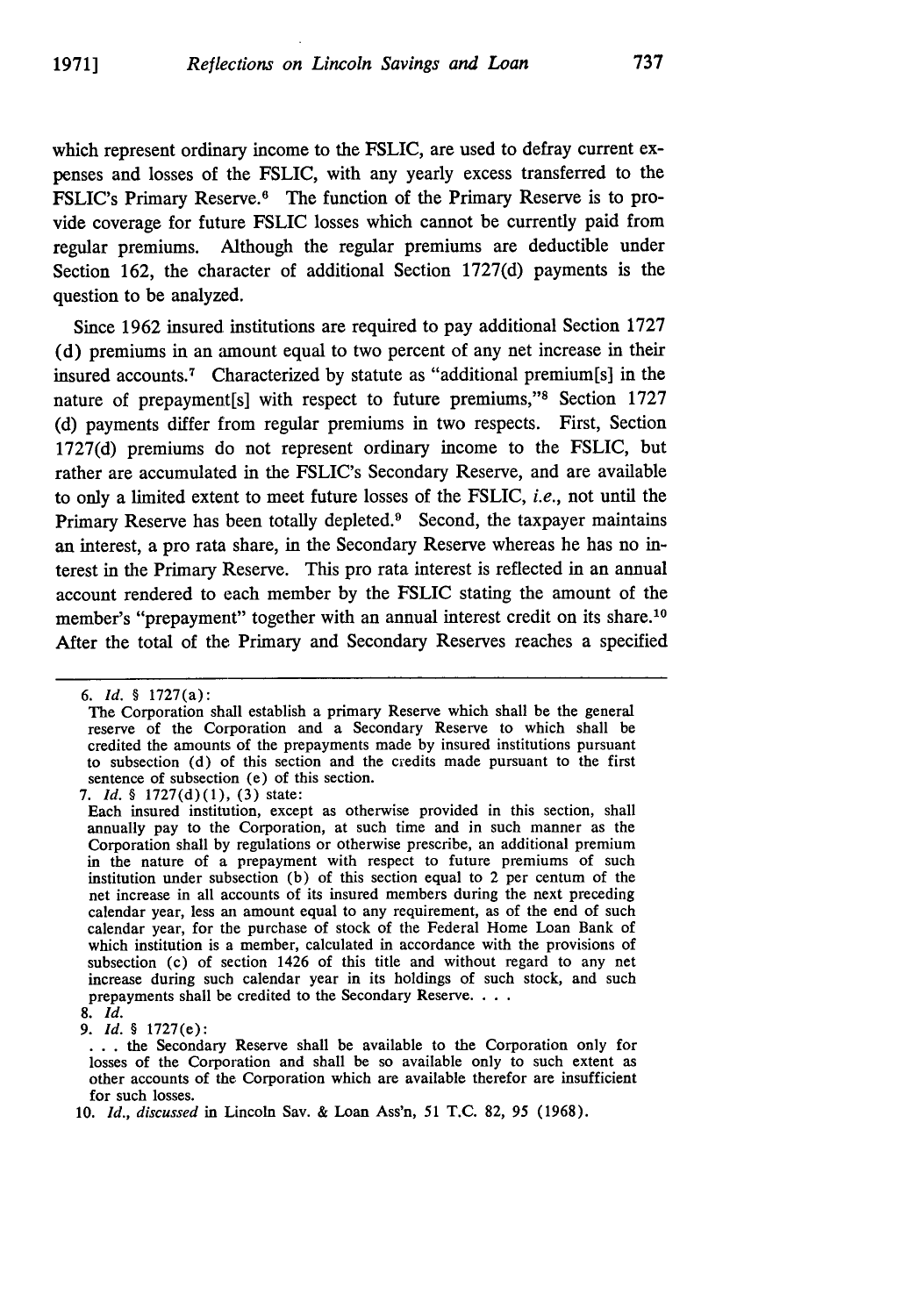level, an institution's pro rata share of the Secondary Reserve will be automatically credited toward its obligation to pay regular insurance premiums to the FSLIC.<sup>11</sup> The unused remainder may be recovered in cash if: (1) a member's insured status is terminated, either voluntarily on involuntarily, (2) it goes into voluntary or involuntary liquidation, or (3) the Secondary Reserve is distributed before a member has otherwise fully recovered his share.<sup>12</sup> An institution's pro rata share may be transferred to another insured institution in a merger, consolidation, or bulk sale.<sup>13</sup> The Commissioner will allow a Section 162 deduction for Section 1727(d) payments when, the taxpayer's pro rata share is credited toward his regular FSLIC premiums. Since the taxpayer will be allowed a Section 162 deduction eventually the question in *Lincoln* is one of deferral.

#### *The Tax Court Opinion*

Speaking for a unanimous Tax Court, Judge Raum held that the taxpayer should defer his deduction. However, his opinion demonstrates the difficulties of trying to pigeonhole Section 1727(d) payments. Judge Raum tried several approaches. He distinguished Section 1727(d) payments from regular FSLIC premiums ordinary prepaid insurance premiums and ordinary capital investments.

In distinguishing Section 1727(d) payments from regular FSLIC premiums, the Tax Court noted the statutory differences mentioned in the preceding section. First, regular premiums represent gross income to the FSLIC and are readily available to meet future losses. On the other hand, Section 1727(d) payments may be used ". **.** . only to such extent as other accounts of the Corporation which are available therefor are insufficient for such losses."<sup>14</sup> Second, the taxpayer has no interest in the Primary Reserve but maintains an annually appreciating interest in a pro rata share of the Secondary Reserve.<sup>15</sup>

<sup>11.</sup> National Housing Act, 12 U.S.C. § 1727(g) (1964):

If, at the close of any December 31, the aggregate of the Primary Reserve and Secondary Reserve equals or exceeds 2 per centum of the total amount of all accounts of insured members and creditor obligations of all insured institutions but the Primary Reserve does not equal or exceed such 2 per centum, no insured institution shall be obligated to make any prepayment under sub-section (d) of this section during the year beginning with May 1 next succeeding such close, and each insured institution's pro rata share of the Secondary Reserve shall be used to the extent available, to discharge such institution's obligation for its premium under subsection **(b)** of this section for the premium year beginning in such year **...**

<sup>12.</sup> *Id. §§* **1727(f), 1727(g).**

**<sup>13.</sup>** *Id. §* 1727(e).

<sup>14.</sup> Compare National Housing Act, 12 **U.S.C.** § 1727(a) (1964), *with* 12 **U.S.C.** § 1727(e) (1964).

*<sup>15.</sup>* **Id.** *§* 1727(e).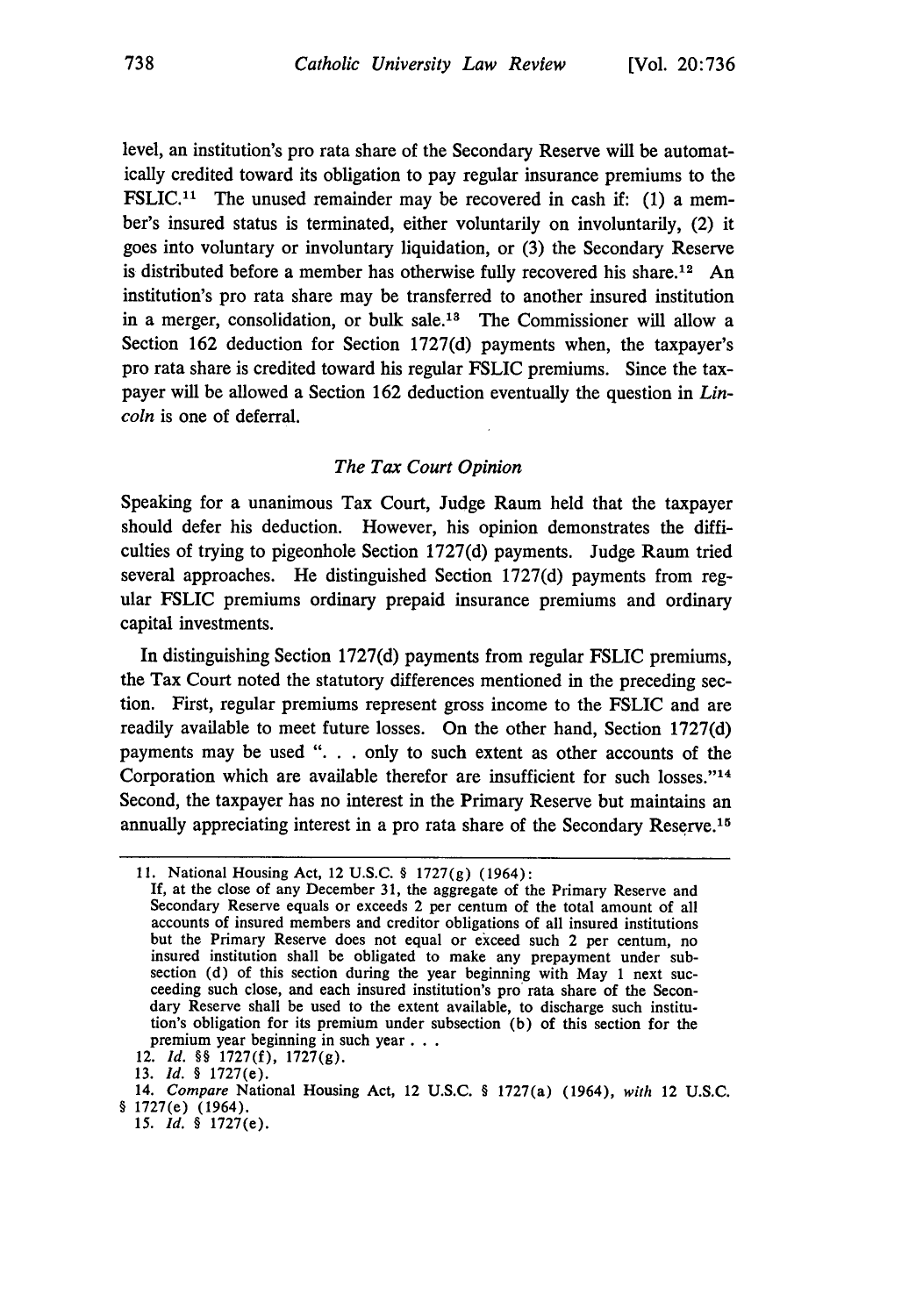Lincoln argued that this interest was valueless since not readily assignable or transferable. The Tax Court found this argument unpersuasive<sup>16</sup> and ruled that Section 1727(d) payments should not be classified as similiar to regular insurance premiums. Rather, the court held that they were akin to a capital investment in the FSLIC since they were part of a pool set aside for the payment of unexpected losses.

Judge Raum reasoned that Section 1727(d) payments were also distinguishable from ordinary prepaid insurance premiums. 17 He characterized prepaid insurance premiums as an insurer's obligation to provide coverage for a specified period. However, the FSLIC incurs no such obligation when it receives a Section 1727(d) payment. The obligation arises only when the taxpayer's pro rata share of the Secondary Reserve is credited toward his regular premium payments. Since the life of the asset created by a Section 1727 (d) payment is unascertainable on the date of payment, the payment cannot be amortized over a definite period. The court then discussed those statutory provisions relating to the initiation and termination of an association's obligation to make Section 1727(d) payments. It found they required insured institutions to make and keep capital investments in the FSLIC until the FSLIC has retained enough of its own earnings to provide adequate protection for insured savers.

Although he distinguished the Section 1727(d) payments from prepaid insurance premiums, Judge Raum covered all the available alternatives by stating that prepaid insurance premiums were nondeductible anyway. He hedged:

**.. .** though if we were to give it the prepayment label binding effect here, we should most certainly adopt the characterization of 'prepayment' as controlling, and would therefore have to deny petitioner a current deduction for its 1727(d) payments under a long line of decisions by this court holding that prepaid insurance premiums are capital expenditures to be expensed over the years in which coverage is actually obtained.<sup>18</sup>

17. 51 T.C. at 97-98.

18. *Id.* at 94.

<sup>16.</sup> The taxpayer argued that since his pro rata share could not be assigned or transferred he could not realize its value. Judge Raum noted that the value was realizable in several ways. It might be recovered in cash if the taxpayer terminated FSLIC insurance or if the Secondary Reserve was distributed. Furthermore it might be transferred in a merger, consolidation or bulk sale. In any case, the taxpayer was reasonably assured of recovering its value when it was credited toward his regular FSLIS premiums. For the Tax Court discussion see Lincoln Sav. & Loan Ass'n., 51 T.C. 82, 96 (1968). Although they did not render it valueless, the court recognized that the limited circumstances in which the taxpayer's pro rata share could be recovered or transferred cut against characterizing it as a capital asset.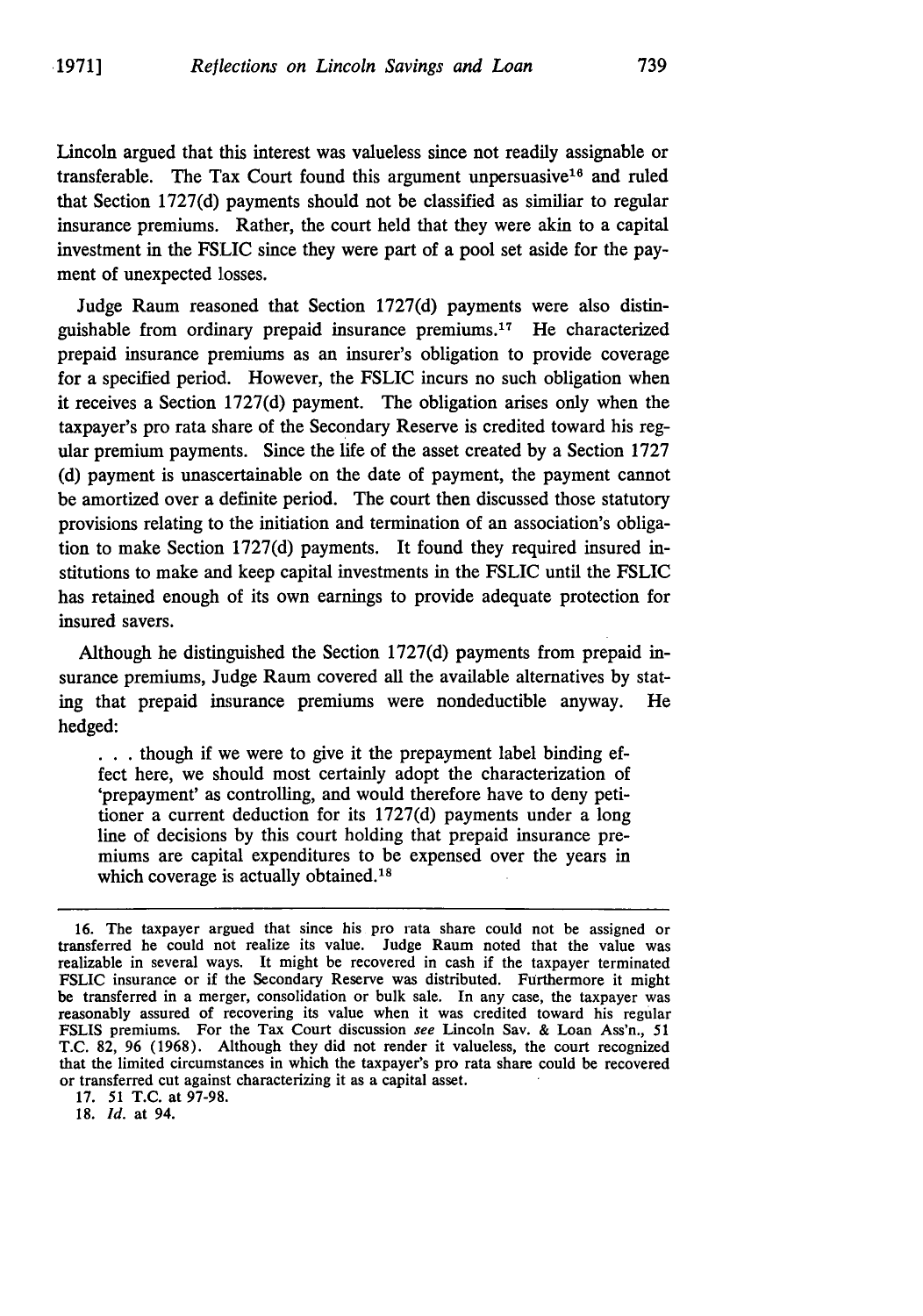*Commissioner v. Boylston Market"9* is in accord with this reasoning since it held that prepaid insurance premiums are not deductible in the year of payment but rather in the years they provide coverage. However, *Waldheim Realty and Investment Co. v. Commissioner20* allowed a cash receipts and disbursements taxpayer to deduct insurance premiums in the year of payment. The court reasoned that expenses are deductions in the year they are paid out. The purpose of the *Waldheim* rationale is to prevent a taxpayer from bunching deductions in years that he has a large income. However, the *Waldheim* holding permits bunching whenever the taxpayer decides to prepay insurance premiums. *Boylston Market* appears the sounder principle and is in accord with analogus precedent.<sup>21</sup> As Judge Mahoney said in *Boylston*:

We are nevertheless unable to find a real basis for distinguishing between prepayment of rentals . . . bonuses for the cancellation of leases **. . .** commissions for negotiating leases **. . .** and prepaid insurance. $^{22}$ 

Although there are distinctions between Section 1727(d) payments and insurance premiums, 23 the court also noted some differences between the payments and ordinary capital investments. First, if the taxpayer wants to insure with the FSLIC he is required by law to make the Section 1727(d) payments. Second, the amount of the taxpayer's Section 1727(d) investment is not fixed but is determined by the growth of his business, *i.e.,* the increase in his savings accounts. Third, the asset acquired by the payments, a pro rata share in the Secondary Reserve, is not readily transferable. However, these differences do not alter the fact that Section 1727(d) payments do not purchase coverage in the year of payment. Instead, they purchase an item which, if held to maturity and not refunded by FSLIC, will benefit the taxpayer through insurance in future years, 24 thus, they are governed **by** the unamortizable investments rule:

If an expenditure results in the creation of an asset having a use-

<sup>19. 131</sup> F.2d 966 (1st Cir. 1942).

<sup>20. 245</sup> F.2d 823 (8th Cir. 1957).

<sup>21.</sup> *See, e.g.,* Main and McKenney Bldg. Co. v. Comm'r, 113 F.2d 81 (5th Cir. 1940), *cert. denied,* 311 U.S. 688 (1941); Southwestern Hotel Co. v. United States, 115 F.2d 686 (5th Cir. 1940), *cert. denied,* 312 U.S. 703 (1940); Baton Coal Co., 19 B.T.A. 169, aff'd, 51 F.2d 469 (3d Cir. 1931), *cert. denied,* 284 U.S. 674 (1931); and University Properties Inc., 45 T.C. 416 (1966). These cases all stand for the proposition that prepaid rent is not deductible in the year it is paid.

<sup>22.</sup> Comm'r v. Boylston Market, 131 F.2d 966, 968 (lst Cir. 1942).

<sup>23.</sup> The taxpayer's argument that Section 1727(d) payments are insurance premiums is bolstered by the fact that the Secondary Reserve is presently being credited toward payment of regular FSLIC premiums. The total of the Primary and Secondary Reserve reached the 2 percent suspension level in 1969. Beginning in 1970 the Secondary Reserve is being used as a credit. Brief for Petitioner at **8** n.9, Lincoln Sav. & Loan Ass'n. v. Comm'r, - U.S. - (1970).

<sup>24.</sup> Lincoln Sav. & Loan Ass'n, **51 T.C. 82, 98** (1968).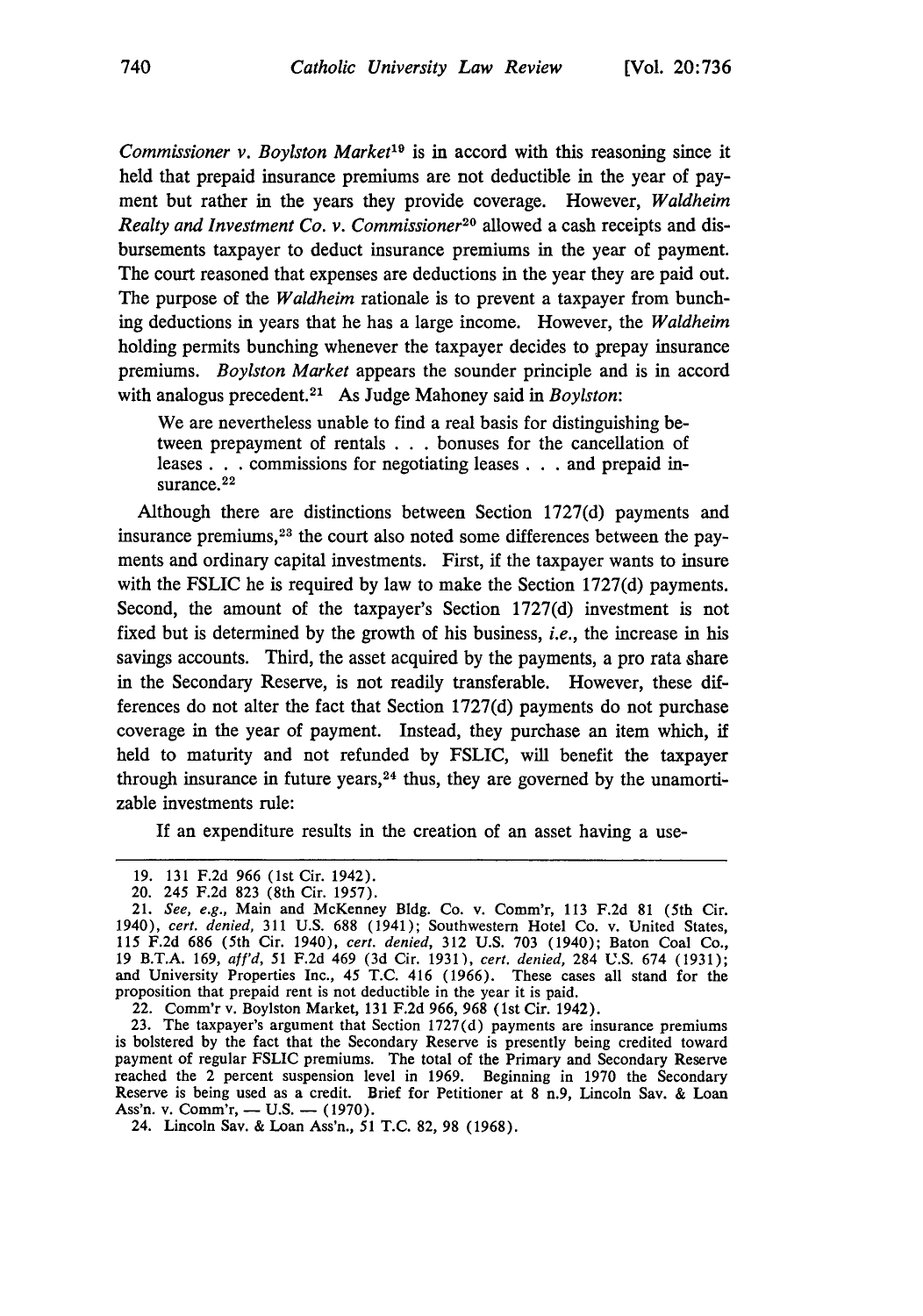ful life which extends substantially beyond the close of the taxable year, such an expenditure may not be deductible **. . .** for the taxable year in which made. <sup>25</sup>

The court reinforced its conclusion with an analogy to the purchase of stock in a federal home loan bank (FHLB). Just as Section 1727(d) payments are conditional to membership in the FSLIC, the stock purchase is required for membership in the bank. Lincoln had made, and not deducted, the stock purchases. Initially, an institution must purchase stock equal to 1 percent of the unpaid principal of its home mortgage loans.<sup>26</sup> Then it must buy additional stock sufficient to maintain the 1 percent ratio at the close of each **year.27** This stock is not generally transferable and may be redeemed only when the association withdraws from membership. Even then, if the FHLB finds the capital of the retiring member's regional bank impaired through losses or depreciation of its assets, the bank may retain the member's pro rata share of the bank's impairment.<sup>28</sup> Membership in the bank entitles an association to obtain limited loans from the bank on the security of its home mortgages, United States obligations, and obligations guaranteed by the United States. This provides the institution with an additional source of liquidity and funds for mortgage lending.

The Tax Court determined that the only distinction between investments in FHLB stock and Section 1727(d) payments was that the former were evidenced by stock certificates while the latter were not. This distinction was found not controlling for tax purposes.<sup>29</sup> In support of this, the court noted that, in 1962, when Congress added Section 1727(d) it also reduced the ratio of FHLB stock to outstanding mortgage loans from 2 percent to the

<sup>25.</sup> Treas. Reg. 1.461-1(a) (1957).

<sup>26.</sup> Federal Home Loan Bank Act, 12 U.S.C. § 1426(c) (1958) states: The original stock subscription for each institution eligible to become a member under section 4 shall be an amount equal to 1 per centum of the aggregate of the unpaid principal of the subscriber's home mortgage loans, but not less than \$500.

<sup>27.</sup> *Id.* § 1426(1) (1958):

Within one year after the enactment of this subsection, each member of the Federal Home Loan Bank shall acquire and hold and thereafter maintain its stockholding in an amount equal to at least 2 per centum of the aggregate of the unpaid principal of such member's home mortgage loans, home purchase contracts, and similar obligations (but not less than \$500).

<sup>28.</sup> Petitioner argued that FHLB stock purchases were distinguishable from Section 1727(d) payments because dividends paid on the bank stock were immediately available and because regional banks have the discretion to retire any member's stock to the extent it exceeds the required ratio. But, Section 1727(d) payments are returned only in limited circumstances, and then and only then, does the interest they earn become available. In a footnote, the court dismissed this argument and reiterated that both payments are capital investments. Lincoln Say. & Loan Ass'n, 51 T.C. 82, 99 n.5 (1968).

<sup>29.</sup> Federal Home Loan Bank Act, 12 U.S.C. § 1426(1) (1958).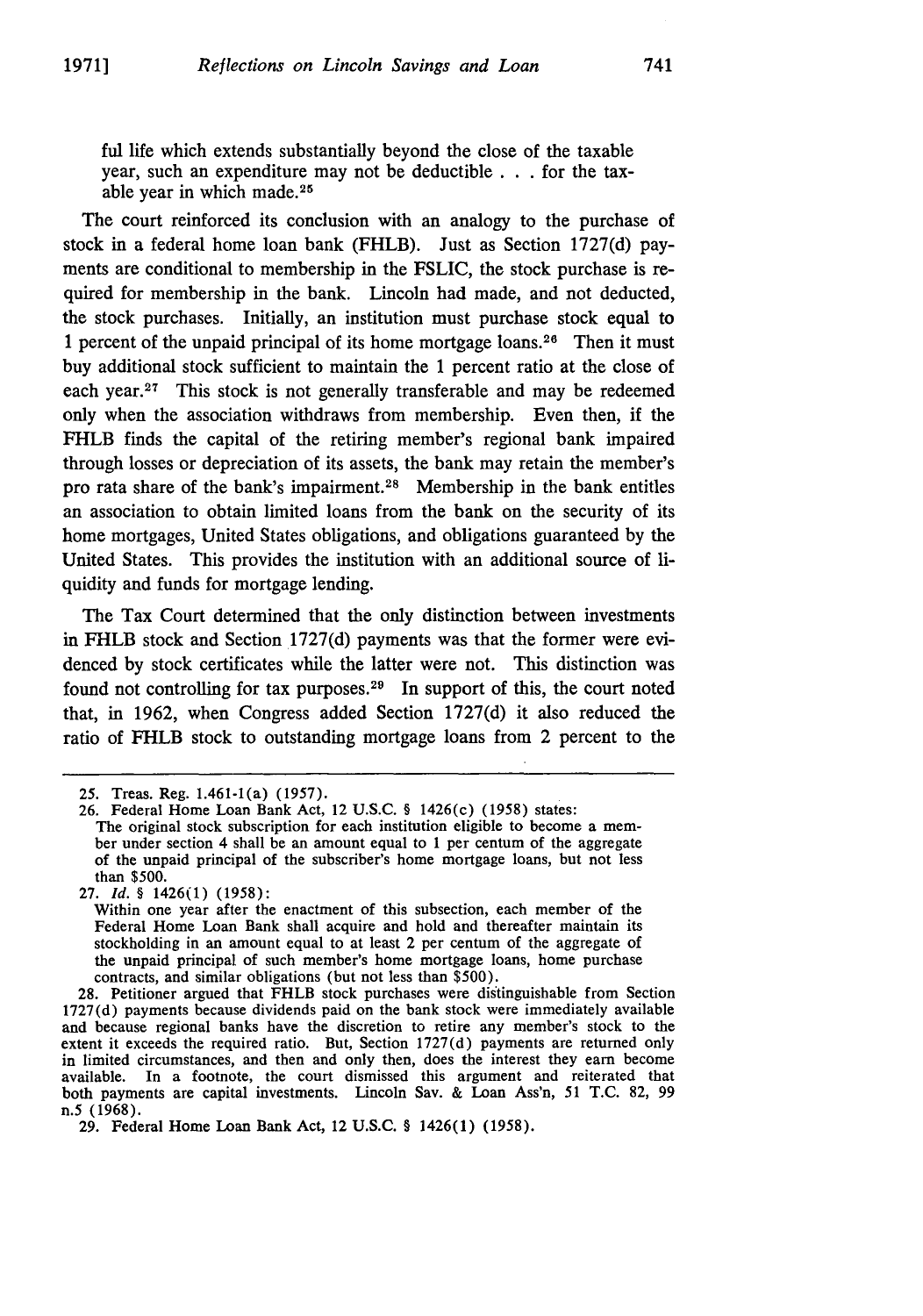present 1 percent.30 An analysis of the legislative history of these two amendments convinced the court that Congress considered the two payments interrelated. Consequently, the taxpayer's Section 1727(d) payments represented capital outlays similar to investments in FHLB stock.<sup>31</sup> Judge Raum's analogy is tight. However, he cited no cases to support his conclusion. Since Lincoln had not tried to deduct the stock purchases it was in a poor position to dispute the conclusion. However, it is at least arguable that the analogy shows only that the taxpayer's arguments for deduction of Section 1727(d) payments should have equal force when applied to the stock purchases.<sup>32</sup>

#### *The Ninth Circuit Opinion*

With one judge dissenting, the Ninth Circuit reversed the Tax Court and found Lincoln's payments currently deductible as a Section 162 business expense. The court relied heavily on two prior district court opinions, *First Federal Savings and Loan Ass'n v. Commissioner33* and *Washington Federal Savings and Loan v. United States3 4:*

32. The Tax Court also considered a prior ruling by the Commissioner. In Rev. Rul. 66-49, 1966-1 CuM. **BULL.** 36 the Commissioner denied the taxpayer a deduction for his Section 1727(d) payments while holding that the appreciation of his share of the Secondary Reserve was not includible in gross income until it became available to the taxpayer. Petitioner urged that these two positions were inconsistent in that it was improper to treat the taxpayer's share in the Secondary Reserve as a capital asset and then not tax him on the dividends earned by that asset. The court found no inconsistency saying:

Though we prefer to rest our holdings on the reasons set forth in this opinion we do agree with the conclusion reached in Rev. Rul. 66-49 that section 1727(d) payments are not ordinary and necessary business expenses in the year of payment and are not deductible until they are used to pay regular premiums or losses or the possibility of their return to the institution is otherwise precluded.

Lincoln Say. & Loan Ass'n v. Comm'r, 51 T.C. 82, 104 (1968). In light of this, the amount of discussion spent on the ruling by the ninth circuit seems inordinate. *See* Lincoln Sav. & Loan Ass'n v. Comm'r, 422 F.2d 90, 92-93 (1970).

33. 288 F. Supp. 477 (W.D. Mo, 1968).

34. 304 F. Supp. 1072 (S.D. Fla. 1969). In using these district court opinions the majority rejected the argument that, since Lincoln was state-charted and not re- quired by statute to insure with the FSLIC, as is a Federal savings and loan association, the voluntary nature of his payments precluded a Section 162 deduction. The majority agreed with the taxpayer that the payments were necessary because loss of FSLIC-insured status would cause a mass withdrawal of his depositors. There was no mention of Welch v. Helvering, 290 U.S. 111 (1933) which denied a deduction to the successor to a bankrupt merchant, forced to pay his predecessor's debts in order to enhance his reputation and regain old business. Judge Cardozo commented: "Reputation and learning are akin to capital assets. . **.** . The money spent in acquiring them is well and wisely spent. It is not an ordinary expense." Nevertheless rejection

<sup>30.</sup> Id. § 1426(c)(1).

<sup>31.</sup> Lincoln Say. & Loan Ass'n., 51 T.C. 82, 101-102 (1968). See also S. REP. No. 778, 87th Cong. 1st Sess., 2, 12, and H.R. REP. No. 823, 87th Cong. 1st Sess., 2 (1961).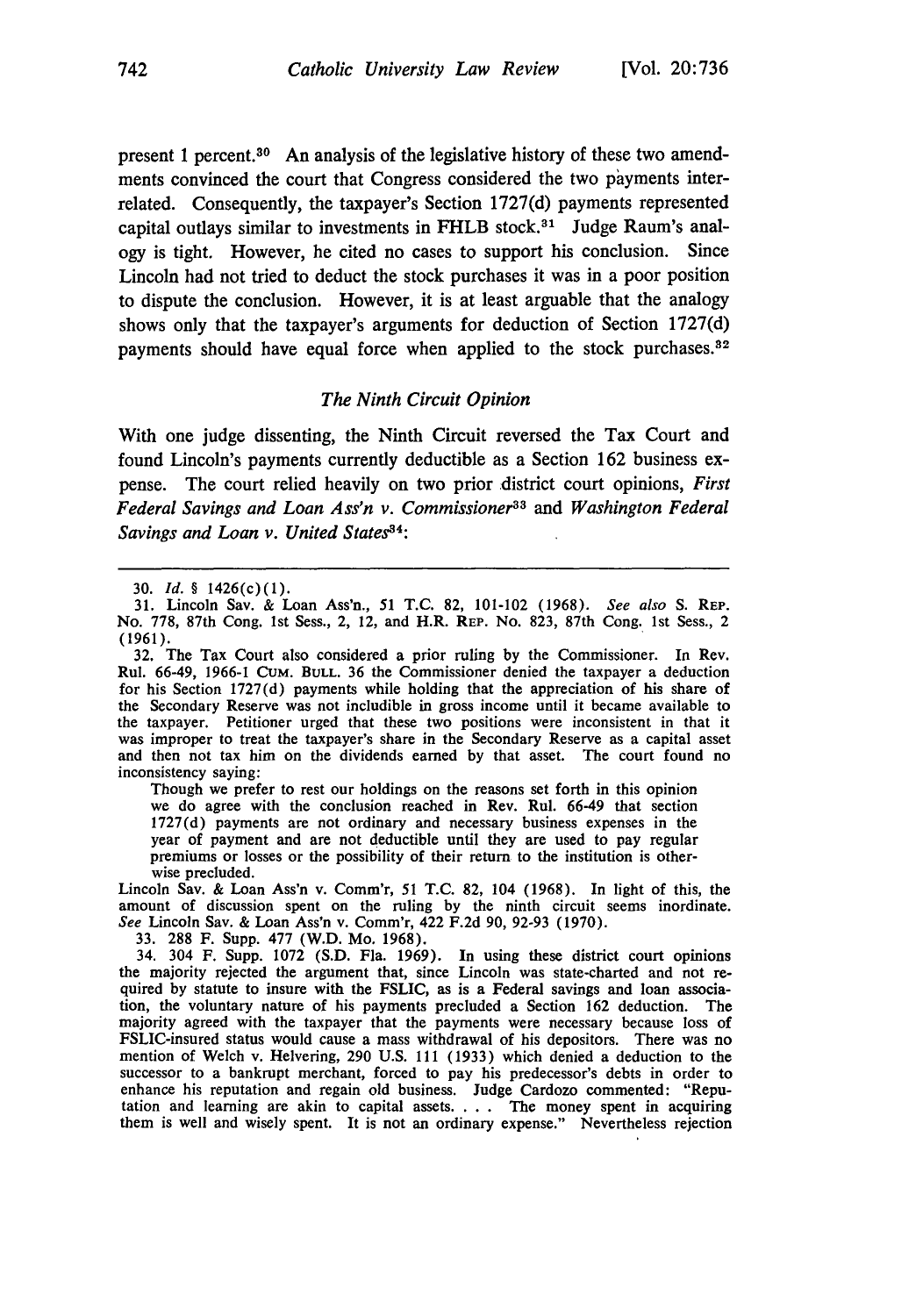We deem both the *St. Joseph* [First Federal] and *Miami Beach [Washington Federal]* opinions to be persuasive authority in support of the contention of this taxpayer and we adopt the cogent arguments in those opinions by reference, without repetition.<sup>35</sup>

The majority emphasized that the Tax Court's focus on the FSLIC's use of Section 1727(d) payments was myopic. The court substituted a motive test for the Tax Court's use test reasoning that emphasis should be placed on the effect of Section 1727(d) payments on the taxpayer's business rather than on their use by the payee. This is the crux of the problem. The different tests, based on different perspectives, lead inextricably to different results.

In his dissent, Judge Hufstedler resolved the question without benefit of either the use or motive tests. He relied on the Tax Court finding that:

• **. .**for all practical purposes, the payments will definitely be used to discharge the obligation of the insured institution to pay regular annual premiums in the future, assuming it has previously transferred its pro rata share of the Secondary Reserve or received a cash payment in respect thereof from the FSLIC.<sup>36</sup>

By his reading of the record, the taxpayer was assured of eventually receiving the full value of the payments. Since they resulted in the creation of an asset they should be classed as capital investments.

The district court in *First Federal* read the record differently. It reasoned that the plaintiff's Section 1727(d) payments were insurance premiums because they could be used to cover the FSLIC's losses, and because the plaintiff's insured status was contingent on them. The possibility of recovering Section 1727(d) premiums or of their use as a credit toward his regular premium obligations was dismissed as remote. Since the taxpayer lost control of the payments they could not be pigeonholed as capital investments.<sup>37</sup> The *Washington Federal* court found no distinction between Section 1727(d) payments and regular FSLIC premiums. The mere contingency that Section 1727(d) payments might be recovered was insufficient to transform them into capital investments because "[t]he possibility of their recovery depends on circumstances which cannot be influenced by plaintiff and which are wholly beyond its ability to control."'38 The *Washington Federal* took exception to

of this distinction will provide a much more administrable rule. See Lincoln Say. & Loan Ass'n v. Comm'r, 422 F.2d 90 (9th Cir. 1970).

<sup>35.</sup> Lincoln Say. & Loan Ass'n v. Comm'r, 422 F.2d 90, 92 (9th Cir. 1970).

<sup>36.</sup> Lincoln Sav. & Loan Ass'n, 51 T.C. 82, 102 (1968), as quoted in Lincoln Sav. & Loan Ass'n v. Comm'r, 422 F.2d **90,** 94 (9th Cir. 1970).

<sup>37.</sup> The fact that the Secondary Reserve is now being sued to defray regular FSLIC premium obligations takes some force away from this argument. See note 22 supra.

<sup>38.</sup> Washington Fed. Say. & Loan Ass'n v. United States, 304 F. Supp. 1072, 1078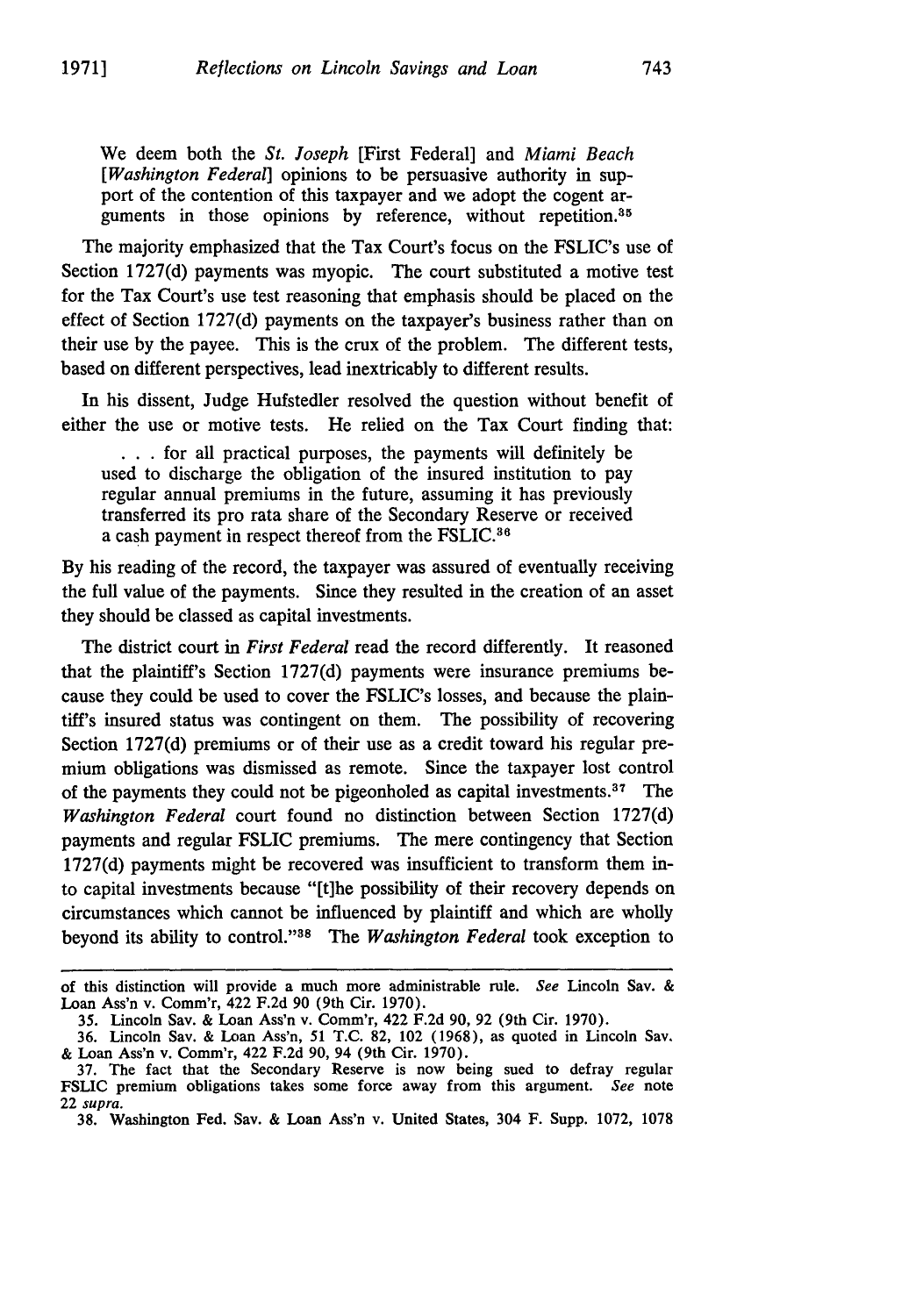the Tax Court finding that the FSLIC incurs an obligation to provide insurance upon receipt of a regular insurance premium, but not upon receipt of a Section 1727(d) payment. It rationalized: "It is the view of this court, on the contrary that neither premium payment gives rise to the FSLIC's obligation to provide insurance coverage. The obligation is created by statute."<sup>39</sup> Though departing from Judge Raum's opinion, *Washington Federal* did not contradict it. Instead, it distinguished *Lincoln* because the taxpayer was state-chartered and not required by law to insure with the FSLIC. <sup>40</sup>

#### *Two Analogies*

As presented in the Tax Court and the Ninth Circuit the question is very close. We shall resort to two analogies to aid in its resolution. The first, *Wichita State Bank and Trust v. Commissioner*,<sup>41</sup> was relied on as precedent by the Tax Court, and distinguished in the *First Federal* decision. During the depression, Texas required its state banks to protect depositors through insurance, bonds, or contributions to the Depositor's Guaranty Fund. The taxpayer, which chose the last course, was required to contribute 25 percent of each guaranty fund payment to the state treasury; the remainder was credited to the State Banking Board. Money needed to pay depositors was taken from the Fund, which was immediately reimbursed by a special cash assessment levied on the remaining members. These special assessments were found analogous to insurance premiums. The 25 percent payments to the permanent reserve were classed as capital investments. Reimbursement was unavailable until a member withdrew from the Fund, however each member eventually recovered a pro rata share of that reserve, *i.e.,* his payments plus interest. This analogy supports the Tax Court's position in *Lincoln.*

The second analogy is the Farm Credit Act of 1933<sup>42</sup> which provides a statutory structure similiar to that involved in *Lincoln.* The Act created twelve regional banks to provide low interest loans to farmers' cooperatives. A cooperative borrower must buy Class C stock in the bank and must purchase stock equivalent to a prescribed percentage of the interest due each quarter.48 Although Class C stock is non-transferable, the taxpayer recoups

<sup>(</sup>S.D. Fla. 1969). The circumstances are set out in National Housing Act, 12 U.S.C. § 1727(e) (1964), and discussed *supra* at 2, 3, 5.

<sup>39.</sup> Washington Fed. Sav. & Loan Ass'n v. United States, 304 F. Supp. 1072, 1080 (S.D. Fla. 1969). This analysis misses the point. The statutes create an obligation to insure those institutions that have made the required payments. Thus, payment of a Section 1727(d) premium conditions the obligation of the FSLIC. In this sense it creates it.

<sup>40.</sup> This argument is discussed in note 33 *supra.*

<sup>41. 69</sup> F.2d 595 (5th Cir. 1934).

<sup>42. 12</sup> U.S.C. § 1134 (1964).

<sup>43.</sup> **Id.**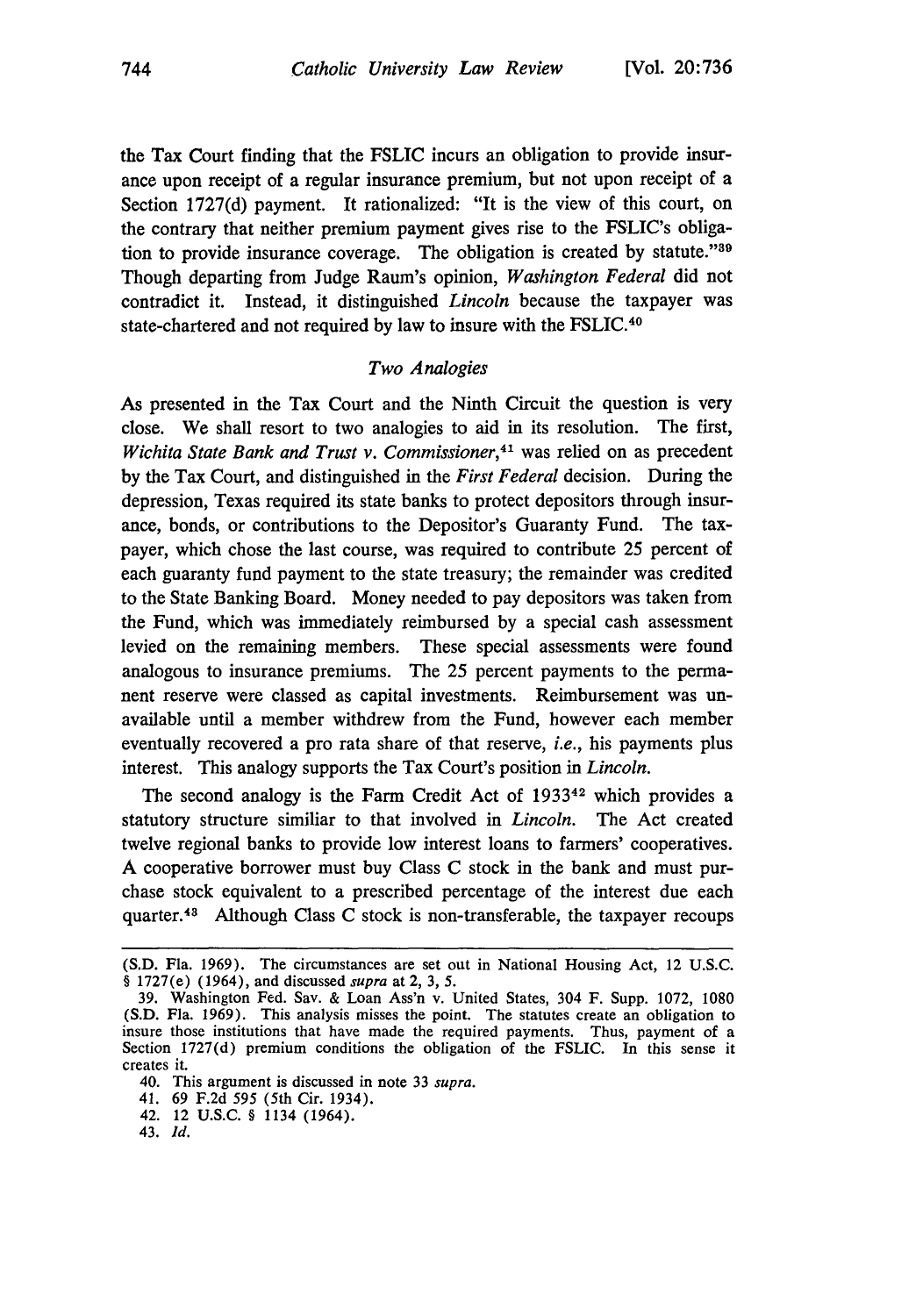its investment when it rotates out of the bank. Class C stock will be retired, oldest shares first, only after the full retirement of Class A and B stock. <sup>44</sup> Like the statutes, the case law on Class C stock purchases is closely analogous to the *Lincoln* situation. The purchases have been reviewed four times by various courts and put in three different pigeonholes. They were classified once each as capital investments<sup>45</sup> and business expenses<sup>46</sup> and twice as interest payments. $47$  This last classification appears to support a Section 162 deduction in *Lincoln* since it is difficult to conceive of corporate interest payments as other than business expenses. However, the Court of Claims, after a thorough discussion of the problem in *Penn Yan Agway v. United States,48* expressly declined to do so. Instead, it concluded that the interest characterization was a more logical basis on which to allow a deduction. *Mississippi Chemical v. United States49* went the same way. In his dissent, Judge Godbold propounded some considerations that seem equally applicable to the *Lincoln* question.

The relationship to the member stockholder who contributes capital is not strictly debtor-creditor, for there is no loan with a maturity date, nor corporation-shareholder in the commercial sense. Though styled corporation-shareholder it is in fact *sui generis.50*

Consequently payments for the evidences of such a relationship will not be easily classified using the normal tests of a capital investment, or a Section 162 expense. This seems particularly appropriate to Section 1727(d) payments, the use and motive tests. The dissent went on to consider the benefits that accrue through the ownership of Class C stock. First, the taxpayer receives low-cost credit. Also, he indirectly enjoys other benefits. Stock purchases push the bank toward the point of becoming an established, fully capitalized and staffed financial institution wholly owned by the taxpayer and other member cooperatives. The benefits arising from this situation persuaded Judge Godbold to class stock purchases as capital investments.

*50. Id.* at 24.

<sup>44.</sup> *Id.*

<sup>45.</sup> MFA Central Co-op. v. Bookwalter, 427 F.2d 1341 (8th Cir. 1970). The court found that the payments were capital investments because Class C stock met the Section 1221 definition of a capital asset. INT. REV. **CODE of** 1954, § 1221.

<sup>46.</sup> MFA Central Co-op. v. Bookwalter, 286 F. Supp. 956 (E.D. Mo. 1968). The district court was moved by the fact that the taxpayer was required to make the payments in order to borrow from the bank and that he had no control over the timing of the stock redemption. This is similar to the rationale of the St. Joseph case discussed *supra* at 13.

<sup>47.</sup> Mississippi Chem. Corp. v. United States, No. 28271 (5th Cir. 1970); Penn Yan Agway v. United States, 417 F.2d 1372 (Ct. **Cl.** 1969). Interest is money paid for the use of money. The stock is purchased so that the taxpayer may borrow from the bank. So, the money paid for the stock is actually for the loan.

<sup>48. 417</sup> F.2d 1372 (Ct. **Cl.** 1969).

<sup>49.</sup> No. 28271 (5th Cir. 1970).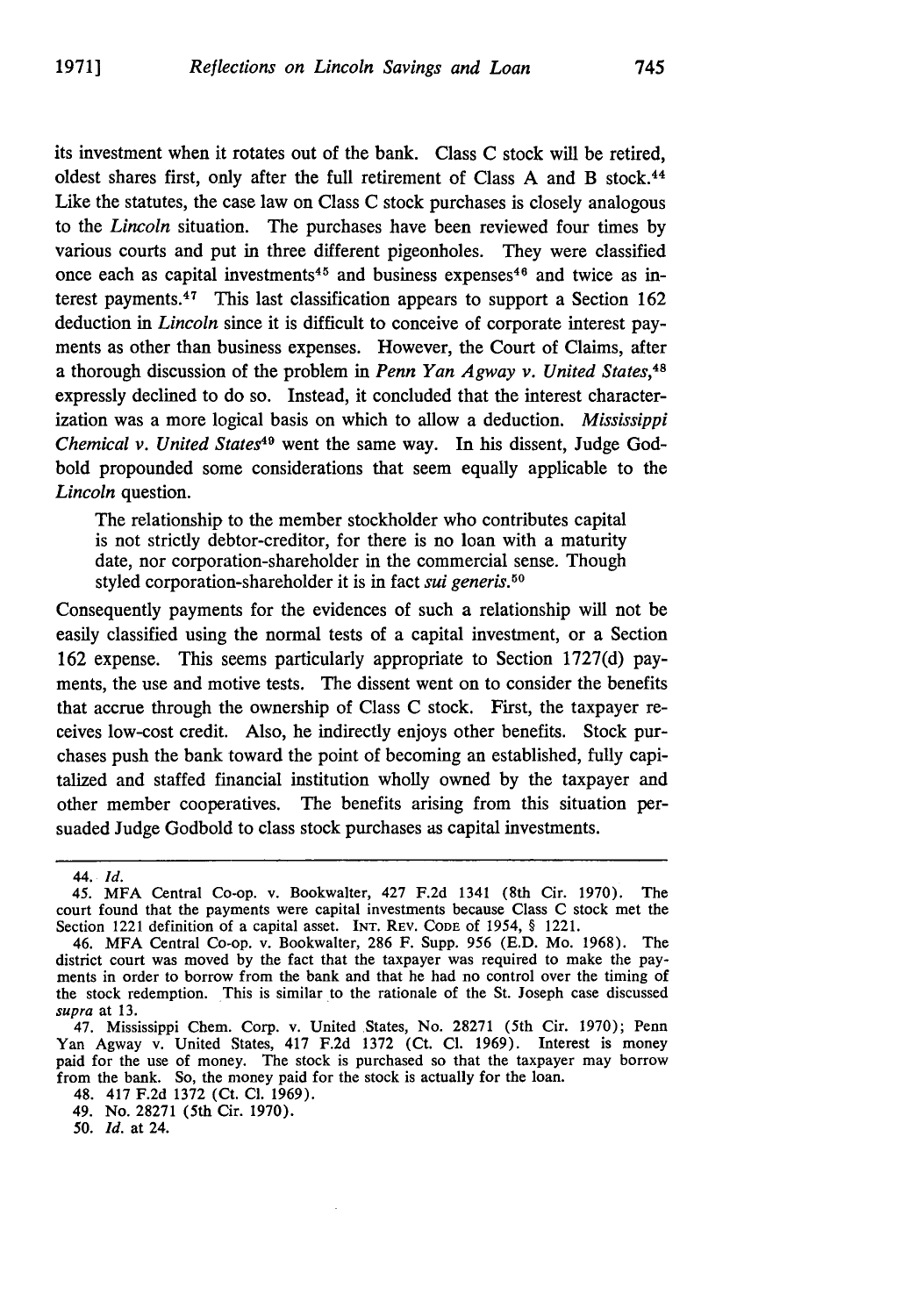A similar argument succeeded in *Exposition Souvenir Corp. v. Commissioner.51* The taxpayer had been awarded concession rights at the New York World's Fair provided that he purchased debenture bonds of the Fair. The purchase was held to be a capital investment because:

The only reasonable inference is that petitioner hoped to make sufficient profit in its operations at the Fair to offset any loss incurred by reason of its purchase of the debentures. $52$ 

At this juncture, a short summary of the arguments appears warranted. The taxpayer argues that Section 1727(d) payments and regular FSLIC premiums are indistinguishable; or, in the alternative that Section 1727(d) payments are akin to insurance premium payments. Its most forceful argument is that it is required to insure with the FSLIC, either by statute or economic circumstances and this necessitates making Section 1727(d) payments. These payments are not capital investments for the item purchased is worthless: it cannot be freely transferred, and the taxpayer has no control over the time of its redemption or use. The taxpayer asserts the payments are business expenses because it had to make them to remain insured and stay in business. Because Section 1727(d) payments do not give rise to an obligation to provide insurance on a specified date or for a specified period, the Commissioner contends that they are not analogus to any type of insurance preminum. They become deductible as insurance premiums when credited toward the taxpayer's regular FSLIC premiums. Until then the FSLIC's use of the Section 1727(d) payments shows that they are investments. The question is not easily resolved. By applying the Ninth Circuit's motive test the Section 1727(d) hybrid turns into a Section 162 expense. **If** the Tax Court's use test is employed the payments are capital investments.

#### *Conclusion*

Judge Raum's analysis that Section **1727(d)** payments should not be classified as insurance premiums is persuasive.55 They do not purchase insurance coverage until credited toward the taxpayer's regular premium obligation. **If** they did, it would be impossible to re-use them to purchase more coverage. We have seen that the time when the payments will be used to cover losses or credited toward the taxpayer's regular FSLIC premiums cannot be prede-

*<sup>51.</sup>* **163 F.2d 283 (2d** Cir. 1947).

*<sup>52.</sup> Id.* at **285. But see** Comm'r v. Bagley **&** Sewall Co., 221 **F.2d** 944 **(2d** Cir. **1955)** which allowed a business deduction for expenditures to purchase bonds, required of the taxpayer as security for performance of a contract. The court reasoned that the expenditure could not be separated from the contract, and that it was made only to enhance the taxpayer's business.

*<sup>53.</sup>* National Housing Act, 12 **U.S.C.** §§ 1727(a), **(b)(1)** (1964).